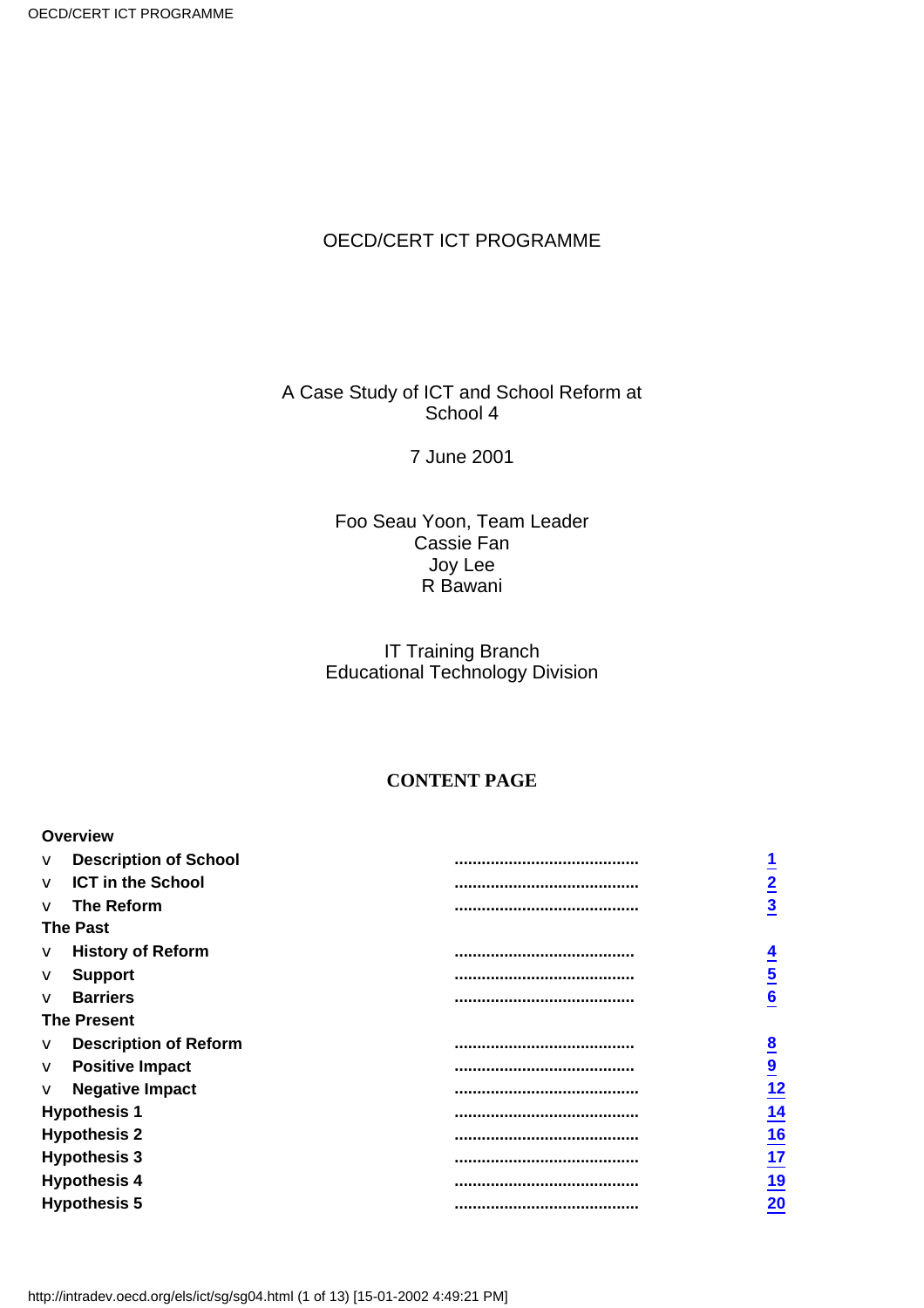| <b>Projection to the Future</b>                      |            |
|------------------------------------------------------|------------|
| <b>Appendix A: Research Records</b>                  | A-1        |
| <b>Appendix B: ICT Practices Survey for Teachers</b> | <b>B-1</b> |

# **Overview**

Description of School

- <span id="page-1-0"></span>1. Located within a neighbourhood (suburban) heartland, School 4 started off in 1945 as a Chinese-medium primary school. Over the years, the school took in secondary pupils and in 1986, it embraced English as its medium of instruction. In 1990, the school separated into a primary and secondary school and School 4 (the secondary school) was born. As a neighbourhood school it attracted largely average ability pupils from the nearby housing estate. However, a change in Principal in 1991 laid the path for the development of School 4 (S4) to what it is today. This Principal said that his goal for the school was to be the best school in Hougang, then the best in the North Zone and then in Singapore.
- 1. Since then, not only has School 4's declining enrolment been reversed, it has achieved higher academic results than might be expected given the academic profile of the school's pupils. The majority of School 4s pupils, 97.8% who sat for the GCE O level examination in 1999, were eligible for admission into Junior Colleges, Pre-University Schools and Polytechnic and 2.2% for ITE. (S4 Online Info Centre). An appreciative alumni and local community are willing to donate thousands of dollars to the school; and its leadership core has often been invited to share their successful experiences with other school leaders in Singapore. For example, the Head of the IT Department (HOD/IT) shared S4 Online at the HOD IT tea session organised by IT Training Branch, the Ministry of Education (MOE), last year.
- <span id="page-1-2"></span>Today, School 4 is a trail blazer for a cluster of schools that was created with the view to maximise the 1. use of resources (Admin 1, 8 May 2000). In January 2001, School 4 became an autonomous school  $[1]$ , joining 18 other Singapore schools. The school was selected based on the fact that it had good processes in place which will enable it to continue to develop good educational results and outcomes in the widest sense for all the students. (Rear Admiral Teo, Minister of Education ChannelNews Asia 21 July 2000)

## ICT in the School

- <span id="page-1-1"></span>1. School 4 embarked on Singapore s Masterplan for IT in Education (MPITE) in 1997 as a Phase 1 school. The school has since made a name for itself as a school that has a well-planned ICT programme and innovative practices using IT. One of these practices won the highest prize in the Hewlett-Packard Innovation in Information Technology Award in 2000.
- When the school first began using ICT, its focus was on the use of CD-ROMs for teaching and learning. 1. Since then, the use of ICT has been extended to the administrative areas of the school. The use of ICT in teaching and learning has also shifted from the use of CD-ROMs to an emphasis on the creation of content using web-based technologies, for example the Online Writing Studio.
- <span id="page-1-4"></span><span id="page-1-3"></span>1. In the school's 1998 ICT Plan<sup>[\[1\]](#page-12-1)</sup>, one of the goals stated was "to establish networking among local and overseas schools to create a real and connected learning environment." In the same document, we see the genesis of a plan to move towards web-based technologies, as there are plans to train teachers and students to be conversant with the Internet. In their 1999 ICT Plan<sup>[\[1\]](#page-12-2)</sup>, the shift in emphasis to web-based technologies is even more apparent. For example, one of the goals of the school's staff development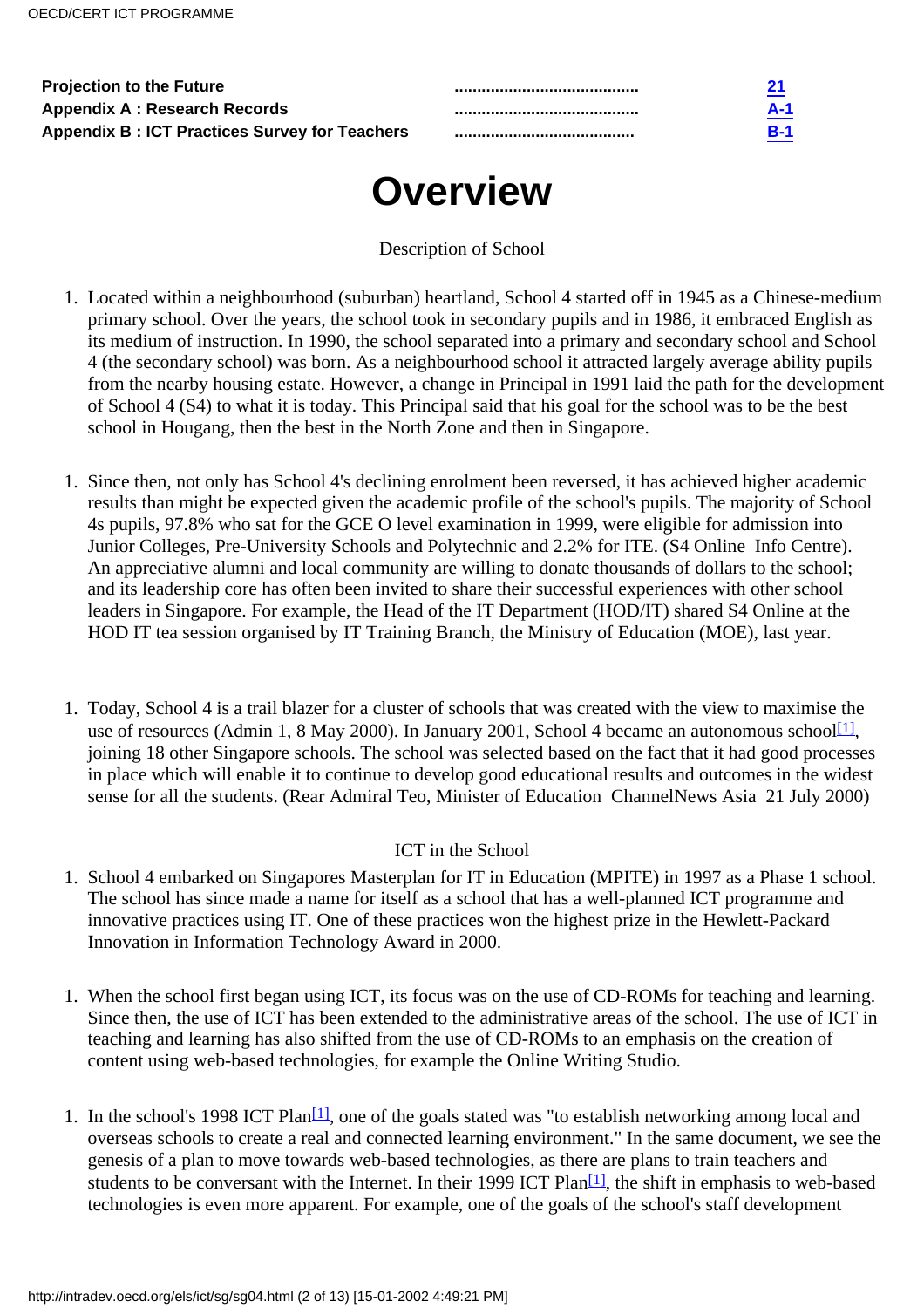<span id="page-2-4"></span><span id="page-2-3"></span>plans was to "to engage all teachers in Web Publishing training." In addition pupils are to create "class webs". In their 2000 ICT Plan<sup>[1]</sup>, it was indicated that IT Foxes (a selected group of ICT-savvy teachers) were to be trained to become Network and Web administrators and 5 webs for teaching and learning would be developed. In their 2001 ICT Plan<sup>[1]</sup>, IT Foxes were to be engaged in Open-Tools training and be further trained in Network and Web administrators and 7 webs for teaching and learning would be developed under the school web.

#### The Reform

<span id="page-2-0"></span>1. Our study of School 4 focuses on an important reform that has taken place, which is the promoting of administrative excellence through the use of web-based technologies. We will take an in-depth look at S4 Online a web-based tool used by the school to streamline its administrative processes. Examples of administrative processes are booking of rooms, tracking of student attendance, fault reporting/maintenance and budgeting.

#### **The Past**

## History of Reform

- <span id="page-2-1"></span>1. School 4 was among the first secondary schools in Singapore to use technology for teaching and learning in 1997. The teachers used IT resources such as CD-ROMs for their lessons. In the following 2 years, the schools ICT plans shifted towards the use of web-based technologies for teaching and learning. In addition, in 1998, the school leadership came out with the idea to build an electronic online system to streamline administrative tasks.
- The idea to use web-based technologies to do administrative tasks was initiated by the former HOD/IT. 1. The key personnel in the school leadership (Principal, Vice Principal, Heads of Departments) strongly supported the idea. There were two objectives. First, School 4 hoped that ICT would increase efficiency in the performance of administrative tasks. Second, the school hoped that the increased use of ICT would lead to greater confidence and competence in its use. This would facilitate its use in teaching and learning processes. (Teachers 1 & 2, 16 Jan 2001 & Admin 2, 31 Jan 2001).
- 1. Under the leadership of the former HOD/IT, a group of ICT-savvy teachers formed a think-tank and brainstormed the features of the electronic system. They also got ideas from other teachers during some of these brainstorming sessions. (Admin 3, 20 Dec 2000). The former Technology Assistant did the programming for the system and the system was called S4 Online A few teachers tested the beta version of S4 Online and after several modifications by the ICT Trainer, the system was officially used within the school in 1998.

# **Support**

- <span id="page-2-2"></span>1. The Principal was the main supporter of the project. According to the ICT Trainer, the Principal was all the way behind the reform and has the kind of vision, that brings about the total change in the school. (22 December 2000). He helped to create a warm, accepting and inviting environment where people dare to try new ideas. (ICT Trainer, 22 December 2000).
- 1. Existing ICT infrastructure was further enhanced. For example, LAN points were provided at every teacher s table in the staffroom to increase greater accessibility to the Internet. In addition, every teacher was provided with a notebook computer (This is beyond the standard MOE provision). The Principal sourced for funding and brought in expertise from various technology companies and tertiary institutions, for the purpose of training and technical support.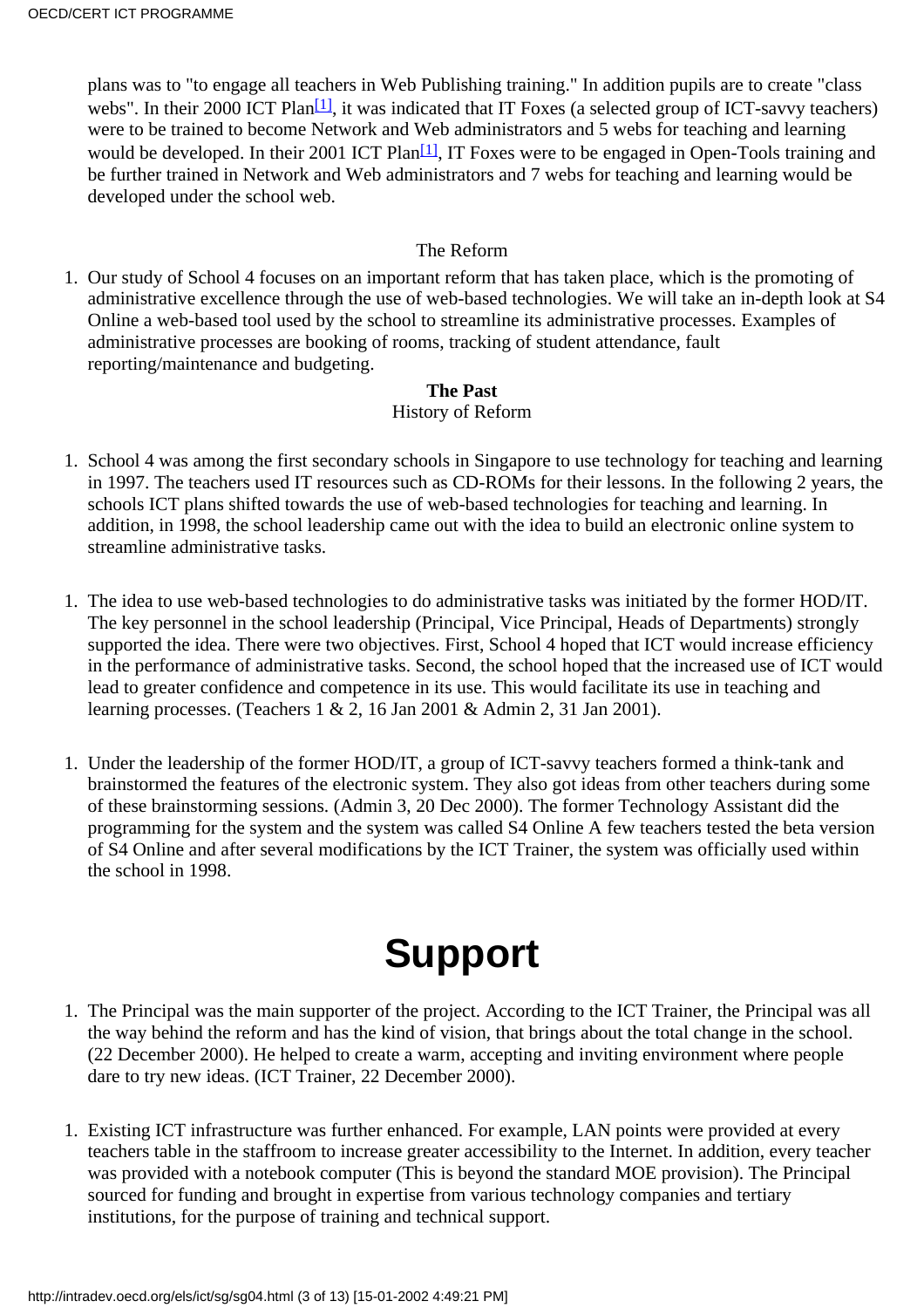- 1. The Principal, together with his Heads of Departments, identified 2 ICT-savvy teachers from each department and appointed them as IT foxes. These teachers were eager to explore how ICT could enhance teaching and learning. The Administration, the ICT Trainer and the teachers interviewed agreed that IT foxes were willing to share and teach the others and helped to create a learning culture among the teachers in School 4.
- 1. The IT foxes conducted the initial introductory training sessions for all teachers on the use of the features of S4 Online, with help from the ICT Trainer. Subsequently there were in-house training, and handholding sessions whereby ICT-savvy teachers coached other teachers, and cluster sharing. The training was done in stages and it initially involved a few ICT-savvy teachers from each department. The training helped them understand and exploit the features of S4 Online e.g. S4 Online Venue, S4 Online Fix It. These teachers later became the experts among the rest and were able to handhold the others.

# **Barriers**

- <span id="page-3-0"></span>1. The early users of S4 Online were mainly from the Mathematics and the Science departments, with the exception of a teacher from the English department. There was also a group that was hesitant to use technology. According to the Administration, ICT Trainer and 2 teachers interviewed, they were generally those approaching retirement age and teachers teaching Home Economics and Mother Tongue Languages.
- 1. Some of the non-teaching staff e.g. Science laboratory technicians, administrative officers, were noted to be unwilling to use S4 Online initially (for administrative purposes). In the opinion of Teacher 2 (16 Jan 2001), it could be because these people were senior (in terms of age) and they needed longer time to help them adjust to a new system of doing things.
- 1. The unavailability of applications on S4 Online when the server was down, increased some teachers apprehension about going online. Admin 3 and the ICT trainer commented that these teachers needed more time to get used to the administrative processes, which have gone web-based. Some even needed constant reminders and help on how to perform certain administrative tasks. All teachers interviewed felt crippled when they could not access information on the server or when the network speed is slow.
- 1. The ICT trainer took on the task of maintaining and upgrading S4 Online. This was a challenge because there were not many people in School 4 who were competent enough to do programming.
- 1. Some of the barriers e.g. staff reluctance were overcome through in-house training, handholding sessions and cluster sharing. Some teachers were sponsored to attend external (ICT-related) courses and shared their learning upon completion of the courses. In addition, other teachers were identified and invited to learn about programming, to further develop and maintain S4 Online

## The Present

## Description of Reform

<span id="page-3-1"></span>1. School 4 s reform is the promotion of administrative excellence through the use of a web-based tool, S4 Online. As put by Teacher 2 who was involved in its conception, the intention of S4 Online is to make use of technology to take over some of the tasks that are done either on paper or has to be done manually in order to cut down on the amount of paperwork. (16 Jan 2001).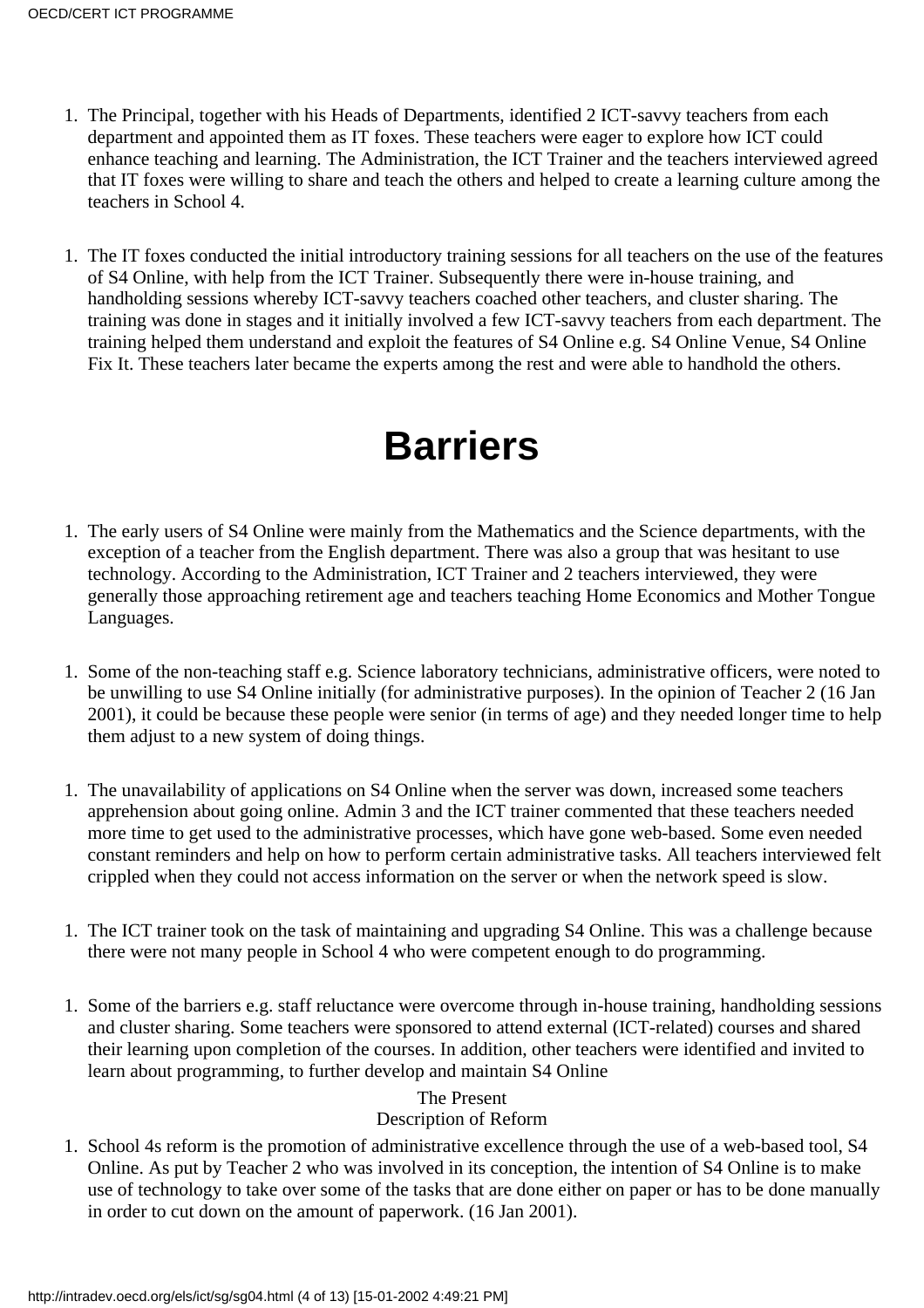- 1. S4 Online comprises a backend Microsoft ACCESS 97 database with Active Server Pages. Presently, it comes in two versions S4 Online Internet & S4 Online Intranet. Where the reform is concerned, it is the Intranet version that contains the administrative functions and it is accessible only from the school s 600 LAN points.
- 1. The S4 Online Intranet provides a one-stop platform for teaching and non-teaching staff to do the following administrative processes using a range of features: they can log in their attendance (S4 Online Login), check upcoming school events (S4 Online Calendar) and important announcements (S4 Online Announcements), book venue for lessons in computer labs and special rooms (S4 Online Venue), monitor student attendance (S-Tracker, S4 Online CCA), report faulty equipment (S4 Online Fixit) and view budget-expenditure (S4 Online Budget).
- 1. Newer features, being implemented on a pilot basis, are an electronic record book (S4 Online Recordbook) and an electronic survey (S4 Online Form). The Science and Mathematics departments tested the first version of S4 Online Recordbook to give input for the forthcoming second version. For S4 Online Form, the IT department piloted the first version and is currently embarking on the 2nd phase. The resulting version will allow teachers to create, conduct & analyse their own electronic MCQ-tests.

# **Positive Impact**

<span id="page-4-0"></span>All interviewees generally agreed that the reform has led to administrative efficiency and effectiveness in 1. the school. Teacher 1 remarked that after a while everybody recognises that if there is a certain procedure, I need to follow, a certain form I need to get or you know, certain things I need to get done, S4 Online is the channel to get it from.  $(16 \text{ Jan } 2001)$ .

# **Convenient Dissemination of Information**

All interviewees agreed that S4 Online has resulted in greater awareness and interest among staff and 1. pupils of school events and happenings. Teacher 1 commented:

because teachers got to log in, log out everyday from, through the S4 Online features, I think it has become a very important tool to streamline information and to put whatever is important before the teachers ...the moment they log in, they know, they read the announcements... (16 Jan 2001)

1. Likewise, the pupils, through S4 Online, are reminded of important dates like the examination dates or sports day (Pupil 2, 16 Jan 2001) or they know of activities organised for them like interactive games and competitions (Teacher 1, 16 Jan 2001).

## Easy Retrieval & Collation of Data

27. Three of the four teachers interviewed agreed that S4 Online Venue was effective in eradicating duplication in bookings of rooms. As expressed by Teacher 3:

...previously we have to refer to this big log book for us to see which room is available for booking and all that, and we do not know who has booked the room but now with this thing online and we can see the schedule for the entire month and then you can see who booked the room, which date the room is available. (31 Jan 2001).

28. Both the ICT trainer and Admin 3 indicated that S4 Online Venue makes it easy to collate data on usage of special rooms etc. The ICT trainer said: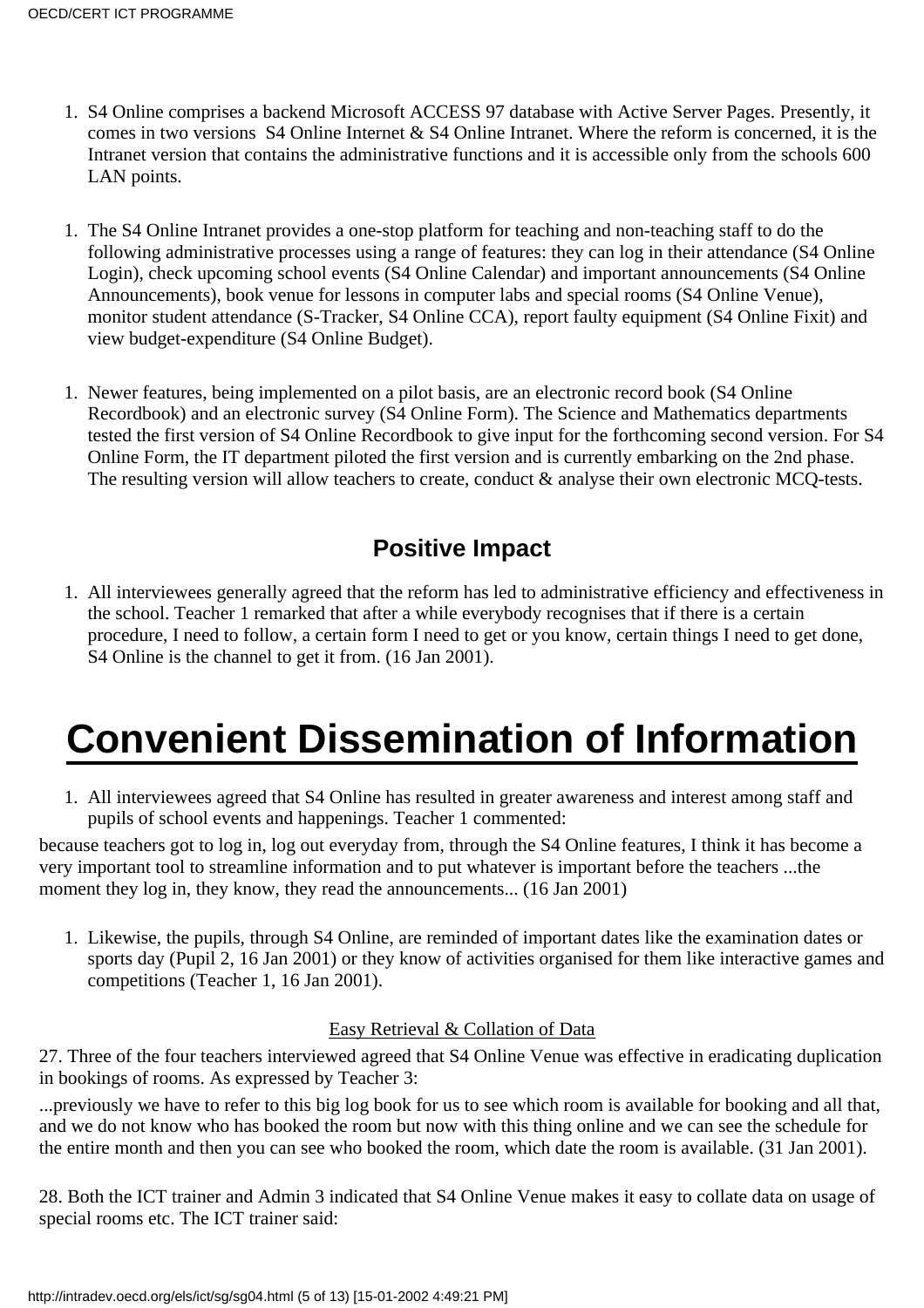...to know how often this particular room is being booked, how much its being utilised and how much IT lessons the teacher has actually conducted based on room booking, ...you can get the result by punch of a button. (22 Dec 2000)

- Where the use of S4 Online S-Tracker is concerned, a study conducted by the school in early 2000 1. showed that it reduced the cumulative-time of 150 minutes in retrieving statistical-figures on student attendance to a mere 5 minutes. As Admin 2 said, ...which school wouldnt think that the student tracker is a good program. At the press of a button, I can even trace back, you know, one year ago, what is the number of absentees, who has the most number of days absent and who give problem, this and that. (31 Jan 2001). This feature is currently being used by several schools in the cluster.
- 1. The pupils interviewed appreciated that the information captured by S4 Online Login allows them to check whether the teachers are still in school as the school is too big for them to go round and look for the teachers.

# **Promoting ICT culture**

## **31. According to Admin 3, the reform has greatly helped to promote the ICT culture in the school. He believed that, without the reform:**

we will take a longer time to jump start the IT Masterplan in our own school. Teachers will take a longer time. I m not saying that we will never be able to implement the IT Masterplan successfully. Im jut talking about the speed, you know, the pace... (20 Dec 2000)

## **32. The ICT trainer noted that Xinmin teachers became generally more confident, less fearful of ICT and more willing to learn ICT. This viewpoint is echoed by Teacher 2:**

I think now with this web based technology thing going on in the school, ...it has sort of pushed you to work upon it [conquer the fear of using computers] so I would say that the staff here, they are after 2 years, 1 year plus, 2 years, they are quite used to using computer to do their daily work especially administratively so they become not so, you know, phobia, having a phobia for computer so I think it helps to develop them as well so they might, you know, cultivate some interest subsequently in using computers in other areas... (16 Jan 2001)

1. In addition to fostering an ICT culture in the school, the reform has also promoted a culture of transparency and openness among the different departments. Teacher 2 commented that everything is published on the web, the budget is also published on the web, you know what other CCAs (Co-Curricular Activities) are getting, how much theyre spending so I think openness and transparency is promoted. (16 Jan 2001)

34. S4 Online has become part and parcel of everyday school life. The reform has helped to promote the use of ICT in the school, whether for administration or for teaching and learning. It has changed the mindset of the staff and they see the use of ICT as a norm. As teachers who were directly involved in the reform agree,

...it [the reform] has actually cultivated quite a different mindset, youll find that in our school even now, some of the more senior staff as of age, they are not that afraid anymore of using computers so that it is something really positive and have come out of it and you find that any newcomers or new staff who joined us, ...they will also sink into the culture of using the IT, so this is in a way promote the use of IT in various aspects of the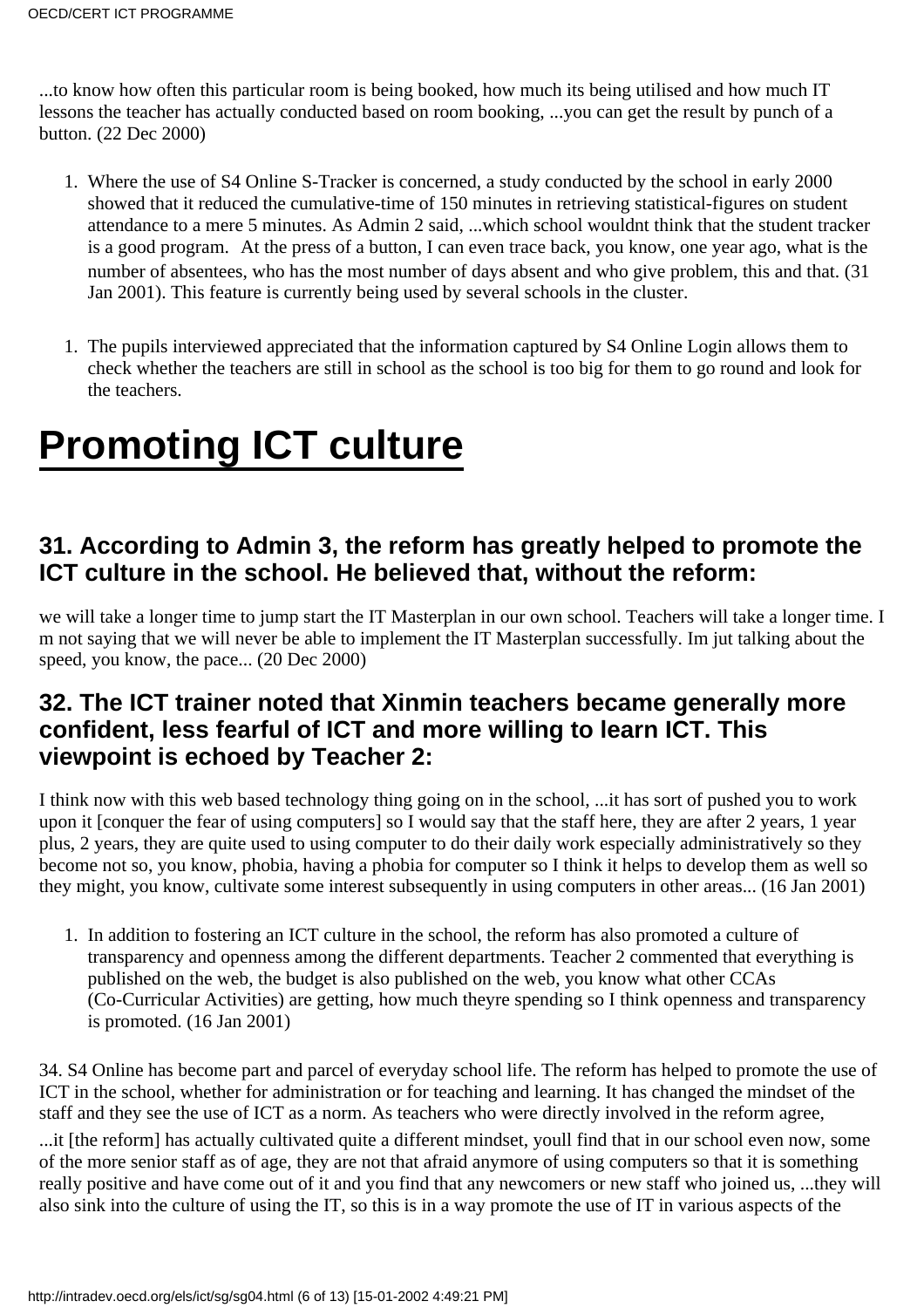school environment... (16 Jan 2001).

# **Negative Impact**

<span id="page-6-0"></span>35. According to Admin 3 and ICT Trainer, the school is crippled when the server is down or when there is no electricity. This is reiterated by all 4 teachers interviewed who found it frustrating when S4 Online is not accessible for administrative tasks like booking of rooms.

36. Teacher 3 indicated that there could be a communication breakdown when teachers do not access S4 Online on time to read the information posted. Also, teachers are inconvenienced when some features of S4 Online are not accessible from home e.g. S4 Online Record Book.

1. A few of the pupils interviewed commented that using S4 Online S-Tracker demanded more from them as they had to indicate the class attendance in both the S-Tracker and in their class diaries. The S-Tracker complemented rather than replaced the conventional marking of hard copies of class registers provided by MOE.

## **Hypothesis 1**

<span id="page-6-1"></span>Technology is a strong catalyst for educational innovation and improvement, especially when the World Wide Web is involved. The rival hypothesis is that where true school-wide improvement is found, technology served only as an additional resource and not as a catalyst, that the forces that drove the improvements also drove the application of technology to specific educational problems.

1. The rival hypothesis is valid for this case study as we found evidences that strong leadership and supportive culture are the two vital forces that drove the reform.

## The Driving Forces

- <span id="page-6-2"></span>1. From the school s history, it is clear that the school has benefited from the good leadership of two Principals in succession. The previous Principal first initiated reforms to raise the popularity and the academic results of the school<sup>[1]</sup> while the present Principal nurtured further reforms by encouraging innovation and creativity. The reforms were non-ICT related in the beginning and later moved on to include the use of ICT.
- 1. The present Principal, who has a clear vision of his school s goal, supported the reform by sourcing for money and ensuring that there was enough money to upgrade teachers ICT skills, buy equipment and services. He enhanced the existing ICT infrastructure to support the use of web-based technologies, by putting more LAN points in the staff room, to increase accessibility to the Internet. Organisational structures were put in place to support the school s ICT reforms, such as having a team of IT foxes to spearhead the school s ICT plan, and employing an in-house ICT trainer for staff and student development. Besides providing training for teachers on the use of S4 Online, the ICT Trainer maintains the server and does programming to upgrade the electronic system.
- All the teachers and administrators interviewed agreed that there is a strong supportive culture pervasive 1. amongst staff and also from the administration. Teachers are willing to share and learn from one another during formal and informal meetings. This supportive culture is instrumental in promoting a positive mindset towards innovation, giving teachers and pupils a safe environment to develop and experiment with new ideas, whether these are ICT related or otherwise.
- 1. Technology, in this case study, is simply a resource used to achieve one particular goal of the school-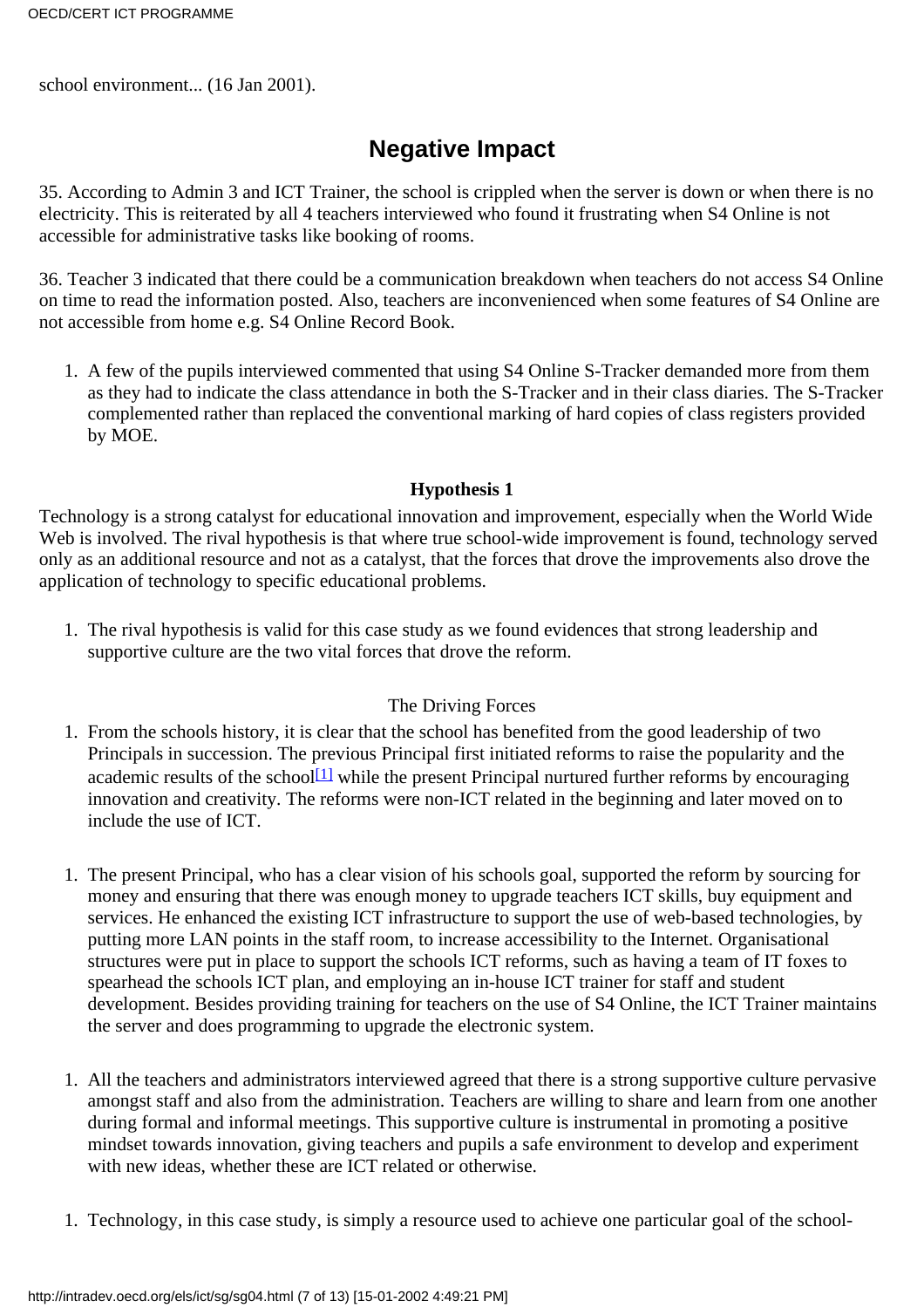administrative excellence. For the reform to take place, strong leadership and the supportive culture that promotes innovation and risk-taking are the main driving forces.

# **Hypothesis 2**

<span id="page-7-0"></span>The diffusion of the innovation/improvement (and therefore of ICT) followed the traditional diffusion pattern for innovations, as outlined by Rogers (1995). The rival hypothesis is that technology functions differently from traditional innovations and therefore different diffusion patterns occur.

Where adoption of the reform is concerned, it does not follow the traditional diffusion pattern outlined 1. by Rogers. A top-down approach is taken for the implementation of S4 Online. All teaching and non-teaching staff came on board at the same time, willing or not, because S4 Online became the only option available for them to perform administrative tasks like booking of venues and signing in/out. As put succinctly by the ICT Trainer,

We actually burn the bridge after they ve crossed it, there s no other way of booking, no other way of, you know, doing the same old process in the past except through IT so they got no choice (laughter) and somehow they manage to adopt it and they find that they cant do without IT today...(22 Dec 2000).

- <span id="page-7-2"></span>When it comes to using web-based technologies for teaching and learning, that is, the creation of 1. web-based learning resources, Rogers traditional diffusion pattern is followed. At the same time, the diffusion pattern follows the Adopter-Based (Instrumentalist) theory<sup>[2]</sup>, which focuses on the human and interpersonal aspects of innovation diffusion. School 4 views their teachers as the ultimate force of change.
- 1. First, the champions who pushed for the creation of web-based learning resources are the teacher who developed the Online Writing Studio, the in-house ICT trainer, and the HOD/IT. The early majority include the Chinese department teachers who started a Chinese version of Online Writing Studio, the IT Foxes and the teachers from the Mathematics and Science departments who are very keen to build up web resources for their subjects. Generally, the early adopters are young, possess advanced ICT technical skills and they are convinced that ICT can add value to teaching and learning. The teachers from the Humanities department can be considered as laggards. They have not started creating their own web resources as they are more comfortable with using existing Internet resources.

## **Hypothesis 3**

<span id="page-7-1"></span>Successful implementation of ICT depends mostly upon staff competence in the integration of ICT into instruction and learning. This hypothesis assumes that teachers mediate ICT applications when they are successful, and that ICT s academic value relates positively to teacher competence. The rival hypothesis is that the school technological infrastructure and student ICT competence rather than staff competence determine ICT implementation outcomes.

46. For the purpose of this case study, ICT implementation in School 4 refers to the creation of web-based resources by teachers for instruction and learning. This is currently the school s emphasis for ICT integration. According to Admin 3 (20 Dec 2000), the goal is to have about 50% of the teachers create their own web-based teaching resources and web sites by year 2002. It might be too premature to gauge whether the implementation of ICT, as defined earlier, is successful. It follows then that Hypothesis 3 and the rival hypothesis could not be proven.

47. However, it is evident that School 4 strongly believes that staff competence is crucial to ensure that it achieves its goal of creating customised web-based teaching and learning resources. To raise staff competence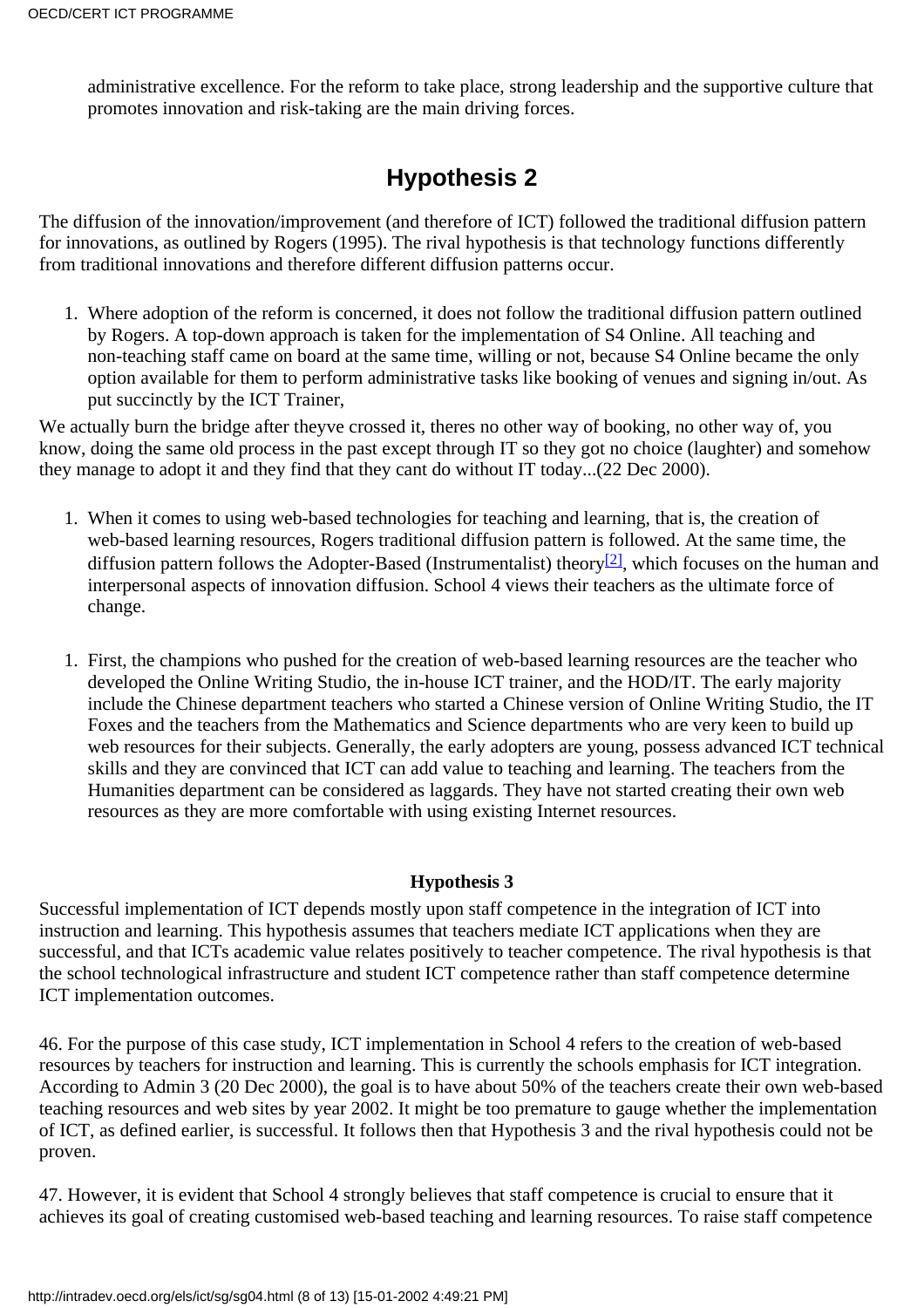in terms of creating web-based resources, the school has embarked on a planned 3-year teacher development programme. By 2002, at least 75% of the teachers will be trained on the use of web editing programmes (Admin 3, 20 Dec 2000). Last year, the IT foxes were trained in Frontpage 98.

. 48. There are already some early indicators of success in creating customised web-based teaching and learning resources. An example is Online Writing Studio, an interactive website of writing activities and lessons created by one English teacher. This sparked the creation of a Chinese version that the Chinese teachers are presently working on.

#### **Hypothesis 4**

<span id="page-8-0"></span>Gaps in academic performance between high and low ability students will not increase when all students have equal access to ICT. The rival hypothesis is that equal access to ICT will lead to high ability students increasing the performance gap with low ability students

49. Neither hypothesis 4 nor its rival could be proven. Within the school, although there was equitable ICT access outside of classroom lessons, low ability pupils, which for the purpose of this study come from the Normal (Technical) stream, had more access to computer use through the Normal (Technical) Computer Programming Applications course which amounted to additional hours of access. It follows then, that the assumption of equal access does not apply for this school. By access we are referring to access within the school premises only as the study did not include data of ICT access at home or in public places. However, it must be pointed out that the highly structured and packed curriculum in a normal school day would not allow for too much free time to enjoy the right to equal ICT access by either ability group.

50. Academic performance in this study is taken to extend beyond test and examination grades to include observable behaviours like increased student teamwork for project work, more creative [class] presentations, and use of relevant materials from the Internet to support the presentations (Teachers 1 & 2, 16 Jan 2001). In interviews with Admin 2 and Teachers 1 and 2, it was noted that only pupils who were motivated and disciplined benefited more from using web-based technologies and showed an increase in academic performance as defined earlier. These interviewees pointed out that such pupils could be found in both the higher and lower ability groups. Beyond equal access, affective factors of motivation and discipline play a part in determining academic performance.

## **Hypothesis 5**

<span id="page-8-1"></span>The use of ICT will lead to the same or higher academic performance. The alternative hypothesis is that ICT use will lead to a lowering of academic standards.

51. For the purpose of this study, academic performance encompassed indicators such as pupils grades, skills and processes. It must be noted that due to the importance accorded to the GCE O Level Examinations, which assesses learning through the traditional pen and paper mode, the use of ICT in learning is still very much an extra rather than integral to instruction. There was no conclusive evidence that the use of ICT would lead to the same or higher academic performance. Although Teachers 1 and 2 (16 Jan 2001) observed that some pupils who had used Internet resources produced more creative presentations of their projects, the same teachers noted that there was no noticeable impact on the academic results.

Whether ICT was useful to enhance academic performance also varied from subject to subject. Pupils 1. interviewed did remark that for subjects such as Geography and Science, technology helped to illustrate concepts (16 Jan 2001) more clearly and effectively. However, there was no evidence whether performance in these subjects improved or not. Similarly, the alternative hypothesis could not be proven for lack of concrete results of any detrimental effects of ICT use on academic standards. Notwithstanding that, a common perception prevailed, as shared by Teachers 3 and 4 (31 Jan 2001) that for final-year pupils, time spent on ICT would be better spent on examination drills in preparation for the major examination. This was borne out by the practice of excusing teachers of these pupils from working on targets set by the school for the number of IT-based lessons.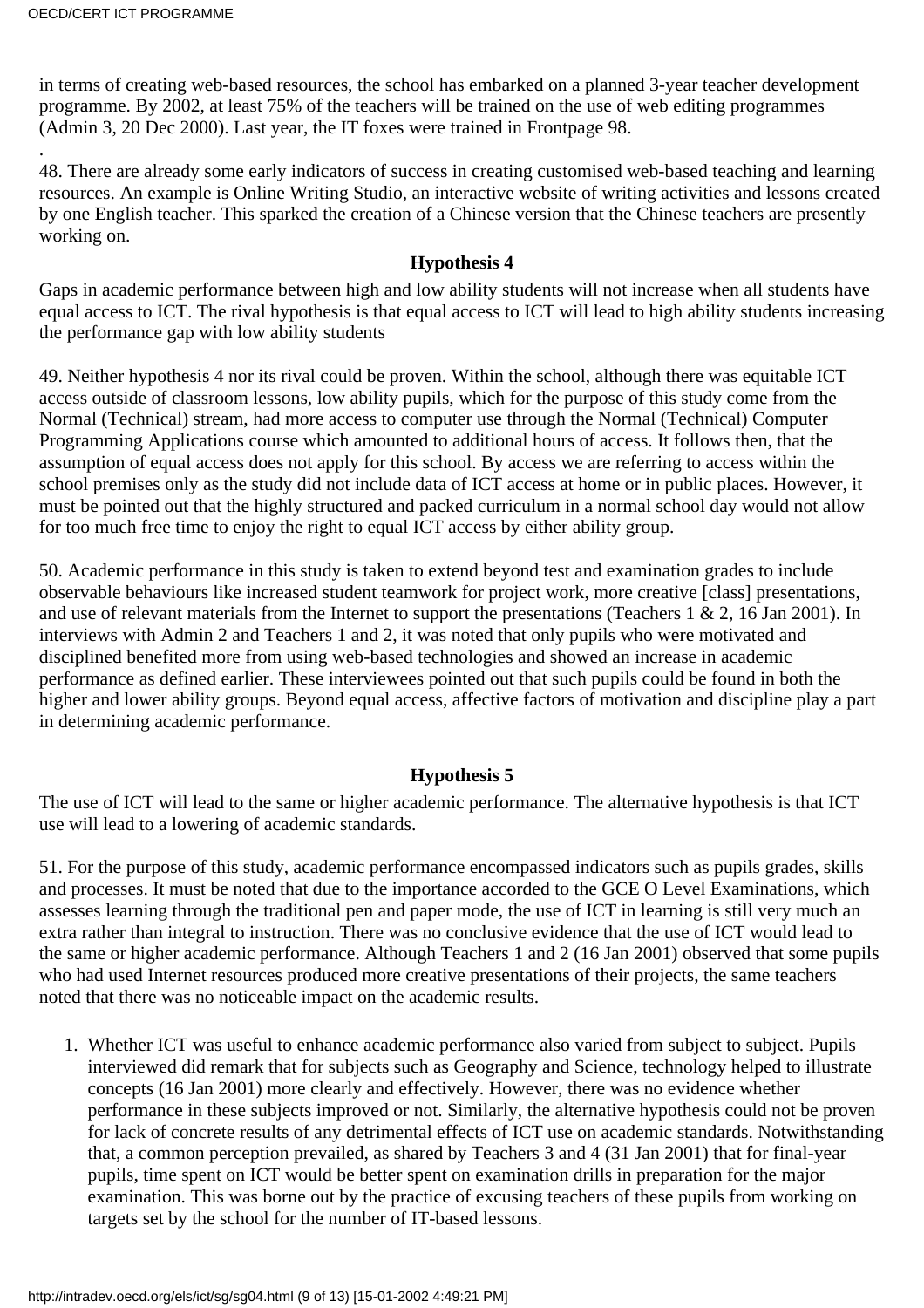### **Projection to the Future**

<span id="page-9-0"></span>53. With the heavy investment made in terms of infrastructure and staff training, the likelihood of the reform remaining and continuing is high. As it stands, S4 Online has digitised many of the administrative procedures and the school administrative system would be crippled without it as mentioned by 4 of the 6 interview sources. There are also concrete plans to upgrade the server in the school so that S4 Online will run even better. Both the Principal and ICT Trainer vouched that there was full financial support for such upgrading plans.

54. For instruction, S4 Online is now being further developed for instructional purposes such as the promotion of literary expression through the Writers Circle, for feedback collection through surveys, and for more academic departments to upload their lessons.

55. For administrative purposes, targets have been set to fully integrate the many different programs, e.g. pupil profiling into S4 Online and to further develop S4 Online s features, e.g. S4 Online Form. To support these new features, the school acquired its own server to increase S4 Onlines capability and security. Plans are also afoot to increase the present technical support staff strength from 4 to 5 to help service the Online System.

1. As to the transferability of the school s reform to other schools, the Principal and other key staff noted that other schools have not been too eager to replicate the reform despite the schools openness in sharing its web-based technologies. Reasons given ranged from financial limitations to perceived staff resistance. The strongest reason seems to be the difficulty in replicating a school culture that is innovative, and is nurtured by school leaders with a clear vision of what technology can do to smoothen administration so that teaching and learning can be better served.

# **Appendix A**

<span id="page-9-1"></span>The research team from the Ministry of Education comprised the following 4 members:

| Foo Seau Yoon           |                                                     |
|-------------------------|-----------------------------------------------------|
| $ $ (Leader)            | Senior IT Instructor                                |
| Cassie Fan              | <b>IT Training, Educational Technology Division</b> |
| $\ $ (Assistant Leader) |                                                     |
| $\vert$ Joy Lee         |                                                     |
| <b>R</b> Bawani         |                                                     |

#### Summary of time spent at School

| <b>Contact Period</b>                                         | $\Delta$ Date(s)          |
|---------------------------------------------------------------|---------------------------|
| First contact                                                 | 27 Nov 2000               |
| Data collection period                                        | 20 Dec 2000 - 31 Jan 2001 |
| Follow-up contact                                             | May 2001                  |
| $\left\vert (e.g. \, verification \, of \, data) \right\vert$ |                           |
| Total number of hours spent on interviews                     | 12 hours                  |
| Total number of hours spent on classroom observations         | <b>Nil</b>                |
| Demonstration of S4 Online by ICT Trainer                     | 3 hours                   |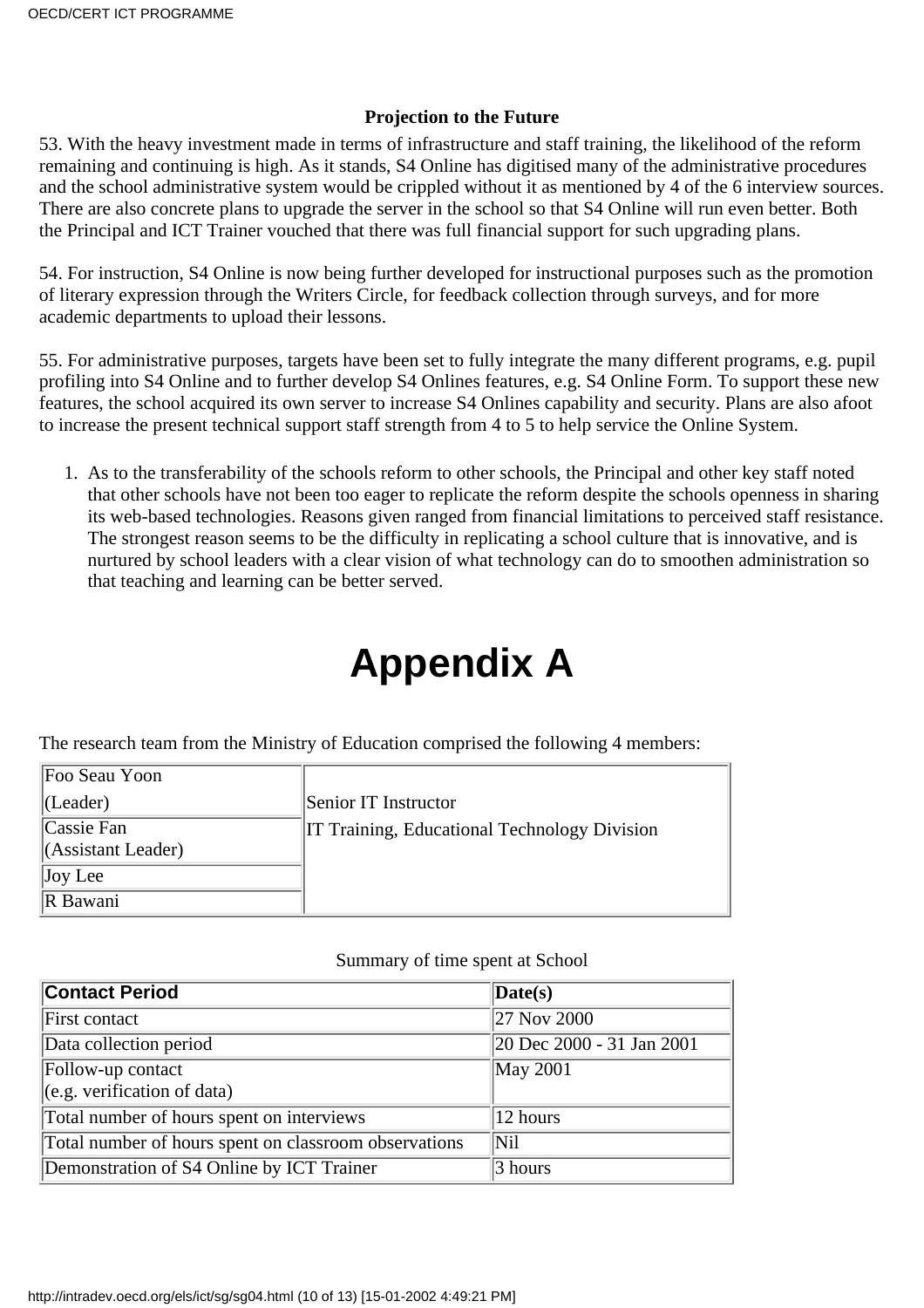### Summary of data collected

| <b>Type &amp; Quantity of Data Average time spent</b> |                               | People involved                       |
|-------------------------------------------------------|-------------------------------|---------------------------------------|
| $\beta$ Interviews                                    | $\vert$ 2 hours per interview | 2 administrators and 1 ICT<br>Trainer |
|                                                       |                               |                                       |
| $\beta$ focused group                                 | 2 hours per discussion        | $\parallel$ 4 teachers and 6 pupils   |
| discussions                                           |                               |                                       |
| Analysis of S4 Online                                 | $ 4$ hours                    | Research Team                         |

## Legend of Data Sources

| Admin 1            | <b>Cluster Superintendent</b><br>(OECD Pilot Study Interview) |
|--------------------|---------------------------------------------------------------|
| Admin 2            | The Principal                                                 |
| Admin 3            | The Head of Department for IT                                 |
| <b>ICT</b> Trainer | <b>ICT</b> Trainer who is closely involved in the reform      |
| Teachers 1 & 2     | Teachers who are closely involved in the reform               |
| Teachers 3 & 4     | Teachers who are not closely involved in the reform           |
| Pupils 1 to 6      | Pupils                                                        |

Estimate of Average time spent per person on coding, analysis and writing

| $\lfloor \text{Coding} \rfloor$ | $ 9$ hours     |
|---------------------------------|----------------|
| Analysis and Cross Analysis     | $\ 24\ $ hours |
| Writing the report              | 2 weeks        |

## **Appendix B**

## <span id="page-10-0"></span>**OECD/CERI ICT PROGRAMME Total Surveyed : 60 ICT Practices Survey for Teachers at School 4 (Figures are in percentages)**

## **A How comfortable are you with using a computer to do each of the following?**

**Ratings: 1 - Very Comfortable 2 - Comfortable 3 - Somewhat comfortable 4 - Not at all comfortable**

|   |                                                            |     |    |      | 4    |
|---|------------------------------------------------------------|-----|----|------|------|
|   | write a paper                                              | 57  | 33 | 8    | 2    |
|   | 2 search for information on the World Wide Web (WWW)       | 42  | 36 | 20   | 2    |
|   | 3 create and maintain web pages                            | 8   | 12 | 30   | 50   |
|   | 4 use a data base                                          | 12  | 17 | 35.5 | 35.5 |
|   | 5 develop a data base                                      | 5   | 16 | 31   | 48   |
|   | 6 send and receive e-mail                                  | 65  | 20 | 10   | 5    |
| 7 | write a program                                            | 2   | 10 | 24   | 64   |
|   | 8 draw a picture or diagram                                | 23  | 30 | 44   | 3    |
|   | 9 present information (e.g., use PowerPoint or equivalent) | -42 | 33 | 23   | 2    |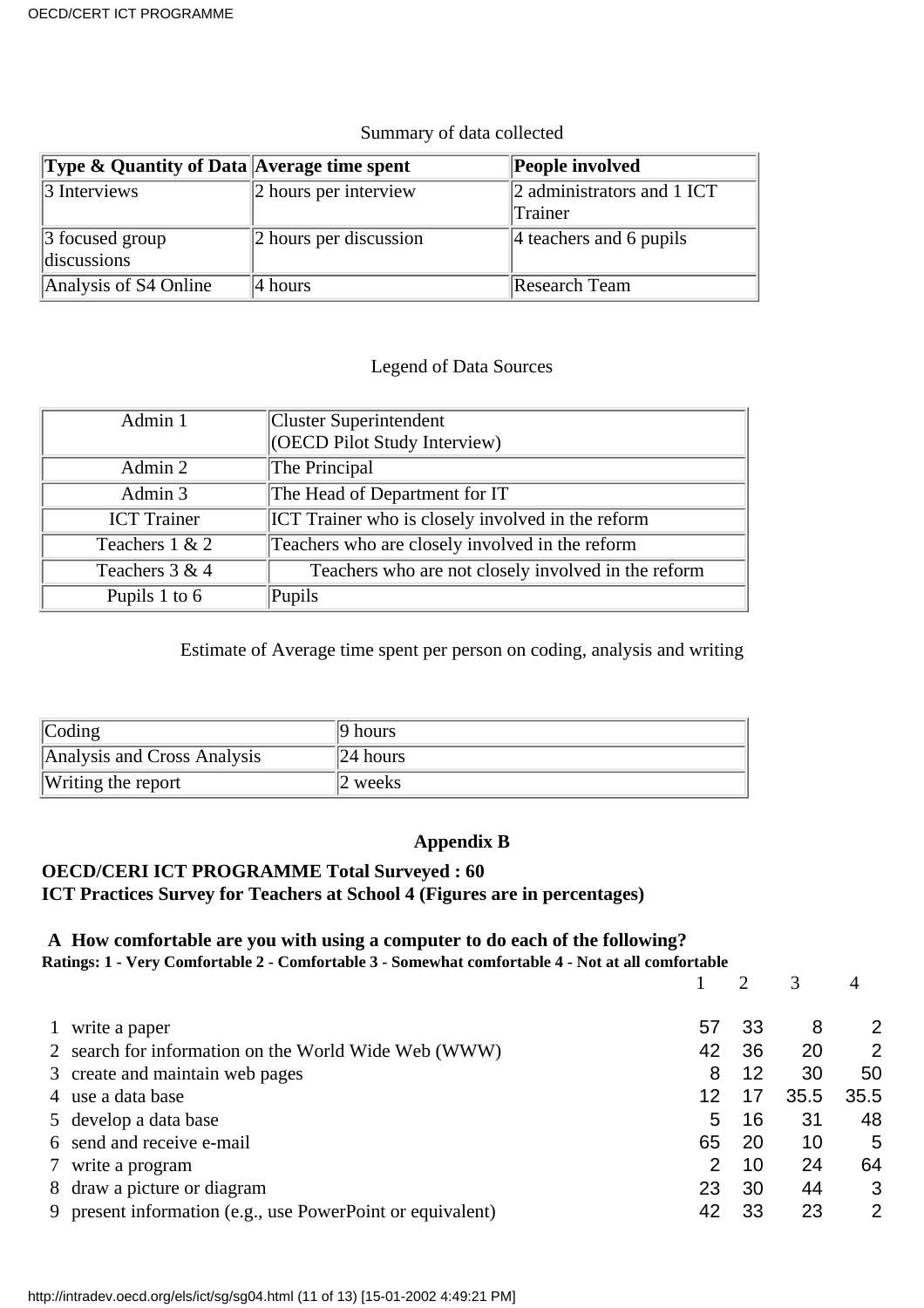# **B How important is each of the following computer-related skills for your teaching?**

**Ratings: 1 - Very Comfortable 2 - Comfortable 3 - Somewhat comfortable 4 - Not at all comfortable**

| 10 write a paper with a word processor                           | 42 | 48  | 5  | 5  |
|------------------------------------------------------------------|----|-----|----|----|
| 11 search for information on the WWW                             | 47 | 30  | 20 | 3  |
| 12 create Web pages                                              | 5  | 19  | 46 | 30 |
| 13 use a data base                                               | 5. | 25  | 40 | 30 |
| 14 develop a data base                                           | 6  | 20  | 38 | 36 |
| 15 send and receive e-mail                                       | 33 | -37 | 17 | 13 |
| 16 write a program                                               |    | 8   | 34 | 51 |
| 17 draw a picture or diagram with a graphing/drawing application | 22 | 52  | 24 | 2  |
| 18 present information (e.g., use PowerPoint or equivalent)      | 10 | 10  | 51 | 29 |

## **C During the past school year, how often did your students on average do the following for the work you assigned?**

| Ratings: 1 - Very Comfortable 2 - Comfortable 3 - Somewhat comfortable 4 - Not at all comfortable |                |    |      |      |  |  |
|---------------------------------------------------------------------------------------------------|----------------|----|------|------|--|--|
|                                                                                                   |                | 2  | 3    | 4    |  |  |
| 19 use the World Wide Web                                                                         | 10             | 10 | 51   | 29   |  |  |
| 20 create web pages                                                                               | 2              | 4  | 8    | 86   |  |  |
| 21 send or receive e-mail                                                                         | 8              | 17 | 27   | 48   |  |  |
| 22 use a word processing program                                                                  | 10             | 19 | 35   | 36   |  |  |
| 23 use a computer to play games                                                                   | 5              | 8  | 18.5 | 68.5 |  |  |
| 24 use a spreadsheet                                                                              | $\overline{2}$ | 10 | 13   | 75   |  |  |
| 25 use a graphics program                                                                         | 5              | 0  | 30   | 65   |  |  |
| 26 join in an on-line forum or chat room                                                          | 3              |    | 12   | 78   |  |  |
| 27 use a presentation program (e.g., PowerPoint)                                                  | 3              | 17 | 53   | 27   |  |  |
| 28 use an instructional program (including simulations)                                           | $\overline{2}$ | 8  | 31   | 59   |  |  |
| 29 other computer uses (please specify)                                                           | 0              | 4  | 36   | 60   |  |  |

|    |                                                                                                                               |     | Good | Fair | Poor   |
|----|-------------------------------------------------------------------------------------------------------------------------------|-----|------|------|--------|
| 30 | How would you rate your ability to use a computer?                                                                            |     | 32   | 58   |        |
|    |                                                                                                                               |     |      |      |        |
|    | Answer questions 31 - 38 based on experiences or policies from the last school year.                                          |     |      |      |        |
|    |                                                                                                                               |     |      | Yes  | No     |
| 31 | Was student computer use ever evaluated for grading?                                                                          |     |      | 24   | 76     |
| 32 | Did you create or modify a Web site with any of the classes that you taught?                                                  |     |      |      | 90     |
| 33 | Did you participate as a student or instructor in a virtual course through the<br>Internet/World Wide Web?                    |     | 32   | 68   |        |
| 34 | Did you involve your students in collaborative learning over the Internet/World<br>Wide Web with students from other classes? |     |      |      | 83     |
|    |                                                                                                                               | all | most | some | little |
|    |                                                                                                                               |     |      |      |        |